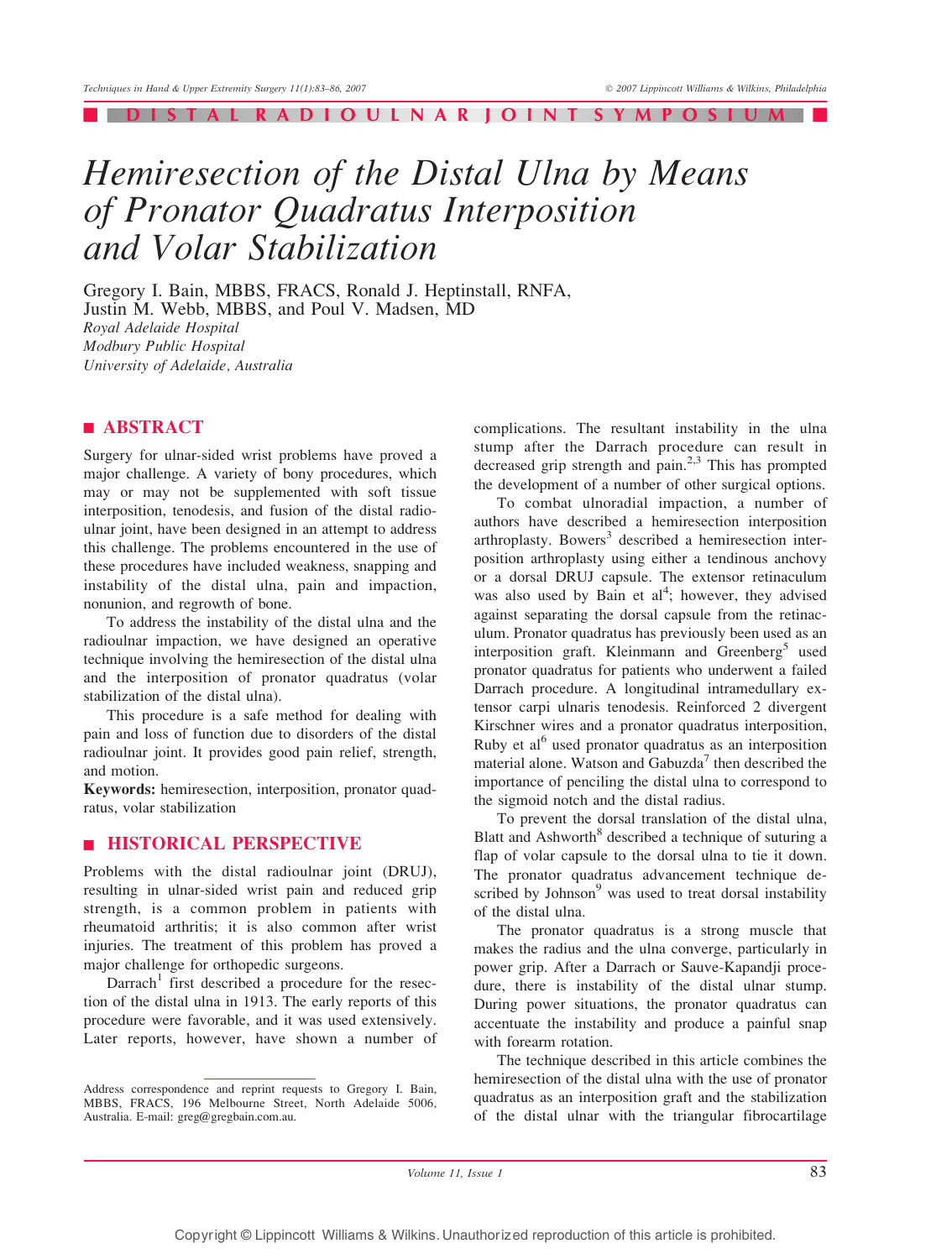(TFC). It has been used in a series of 37 patients (39 wrists), of whom 28 (30 wrists) were available for followup. Of these patients, 27 stated that they were satisfied with the outcome. Most patients achieved a significant reduction in pain and improvement in function.

# **EXPIDICATIONS/CONTRAINDICATIONS**

This procedure is indicated in patients with an unstable or degenerate DRUJ resulting in pain and loss of function. It is suitable for use in patients with rheumatoid arthritis, osteoarthritis, and posttraumatic DRUJ. It can also be considered in patients with extensor tendon attrition rupture. Patients with positive ulnar variance are not contraindicated for this procedure because the ulna shortening minimizes the risk of stylocarpal impaction.

There are no absolute contraindications for this procedure. However, we have not used this procedure on individuals with high demand, such as laborers or athletes.

The patients are assessed clinically for signs of DRUJ instability; then, standard radiographs are obtained. These radiograph results are assessed for DRUJ arthritis and subluxation of the ulna. They should also be assessed for ulnar variance and signs of ulnocarpal impaction.

These patients should be considered for this procedure once nonoperative therapy has failed.

## | TECHNIQUE

#### Setup/Exposure

The arm is exsanguinated and placed on an arm board.

#### Exposure

A curved dorsoulnar incision is made over the wrist, with the dorsal branch of the ulnar nerve protected throughout the procedure. The deep fascia is divided in 2 locations: (1) on the volar aspect between the FCU and the subcutaneous border of the ulna, and (2) dorsally along the line of the EDM tendon. Elevating the ulnar neurovascular bundle and flexor tendons identifies the space immediately adjacent to the ulnar border of the pronator quadratus. It should then be possible to advance the surgeon`s finger to the radial side of the wrist.

The periosteum of the ulnar aspect of the ulna is then incised, elevating both the periosteum and the pronator quadratus insertion. It is important to include the thickened periosteum because it assists in suturing to the distal ulna. This is performed methodically by means of a sharp and blunt dissection until it is completely separate from the ulna (Fig. 1A). The interosseous membrane is released to allow the pronator quadratus to be used as an interposition.

#### Hemiresection of the Ulna

The distal ulna is released in the subperiosteal plane from the TFC attachment. The distal ulna is then positioned such that its distalmost extent is level with the distal aspects of the sigmoid notch of the radius. The ulna must then be penciled to be parallel to the sigmoid notch throughout the forearm range of motion. A rasp is then used to scarify the surface to promote soft tissue healing of the ulna.

Drill holes are made in the distal ulna to accommodate 2 No. 1 polyester sutures, which are placed in the



FIGURE 1. A, Diagram demonstrating that the ulna has been shortened to the level of the distal aspect of the sigmoid notch. The pronator quadratus is released from the ulna. B, The pronator quadratus is passed through the interosseous membrane, and sutures are preplaced to stabilize the pronator quadratus to the dorsal distal ulna. C, The distal ulna has been sutured to the volar radial ulnar ligament; then, the pronator quadratus has been used as an interposition graft and sutured to the dorsal aspect of the ulna.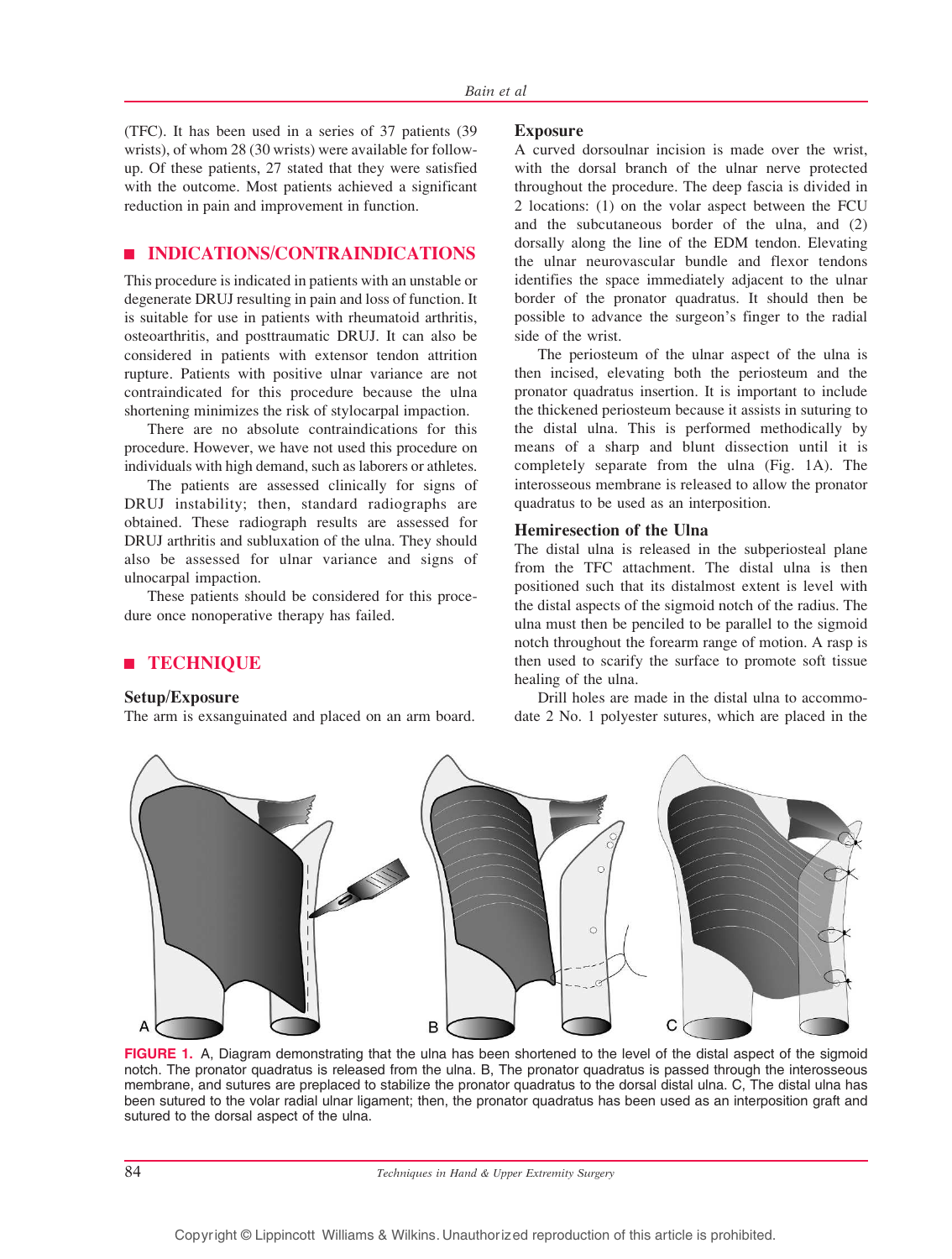



FIGURE 2. The released pronator quadratus with the attached periosteum is elevated as a flag in preparation to be used as an interposition graft.

volar aspect of the TFC (volar radioulnar ligament). The stabilization of the distal ulna to the volar aspect of the TFC is important to minimize dorsal translation and radioulnar convergence.

The point of suture into the volar radioulnar ligament is approximately 1 cm ulnar to the sigmoid notch. The authors think that maintaining this distance is important to keep the radioulnar divergence to overload the pronator quadratus being pinched as the forearm rotates.

## Pronator Quadratus Interposition

The pronator quadratus is elevated and mobilized like a ''flag'' through the interosseous membrane to the dorsal aspect of the ulna (Fig. 2). Three holes are drilled into the ulna to accommodate No. 2 Vicryl sutures, which are preplaced in the periosteal attachment of pronator quadratus (Fig. 1B). The pronator quadratus acts as an interposition and dynamic stabilizer of the distal ulna. As it is released, it will decrease the natural convergence effect of the pronator quadratus dorsal translation of the ulna.

## Stabilization of the Ulna

The preplaced pronator quadratus sutures are then ligated to stabilize the distal ulna and secure the pronator quadratus (Fig. 1C). The stability of the wrist is then assessed and tested through a range of motion. There should be no impingement nor instability of the ulna throughout the range of motion. Satisfactory position is then confirmed by means of radiology (Fig. 3).

# **RESULTS**

The average pain score  $(VAS0-10)$  improved from 5.6 preoperatively to 1.3 postoperatively. The median pain score was 0.

The patient satisfaction level  $(VAS0-10)$  was 8.0.

The mean range of supination improved from 67 degree preoperatively to 76 degree postoperatively. The mean range of pronation improved from 63 degree to 79 degree. The grip strength improved from 7 to 12 kg.

# | COMPLICATIONS

One patient developed a postoperative hematoma requiring drainage. We have seen 2 patients with reabsorption of part of the distal ulna but have not required further operative treatment. Ulnocarpal compaction is a potential



FIGURE 3. Radiograph demonstrating the hemiresection of the distal ulna. Marks were placed on the width of the interval between the ulna and the radius due to the pronator quadratus interposition and the position in which the distal ulna was stabilized to the volar radial ulnar ligament.

Volume 11, Issue 1 85